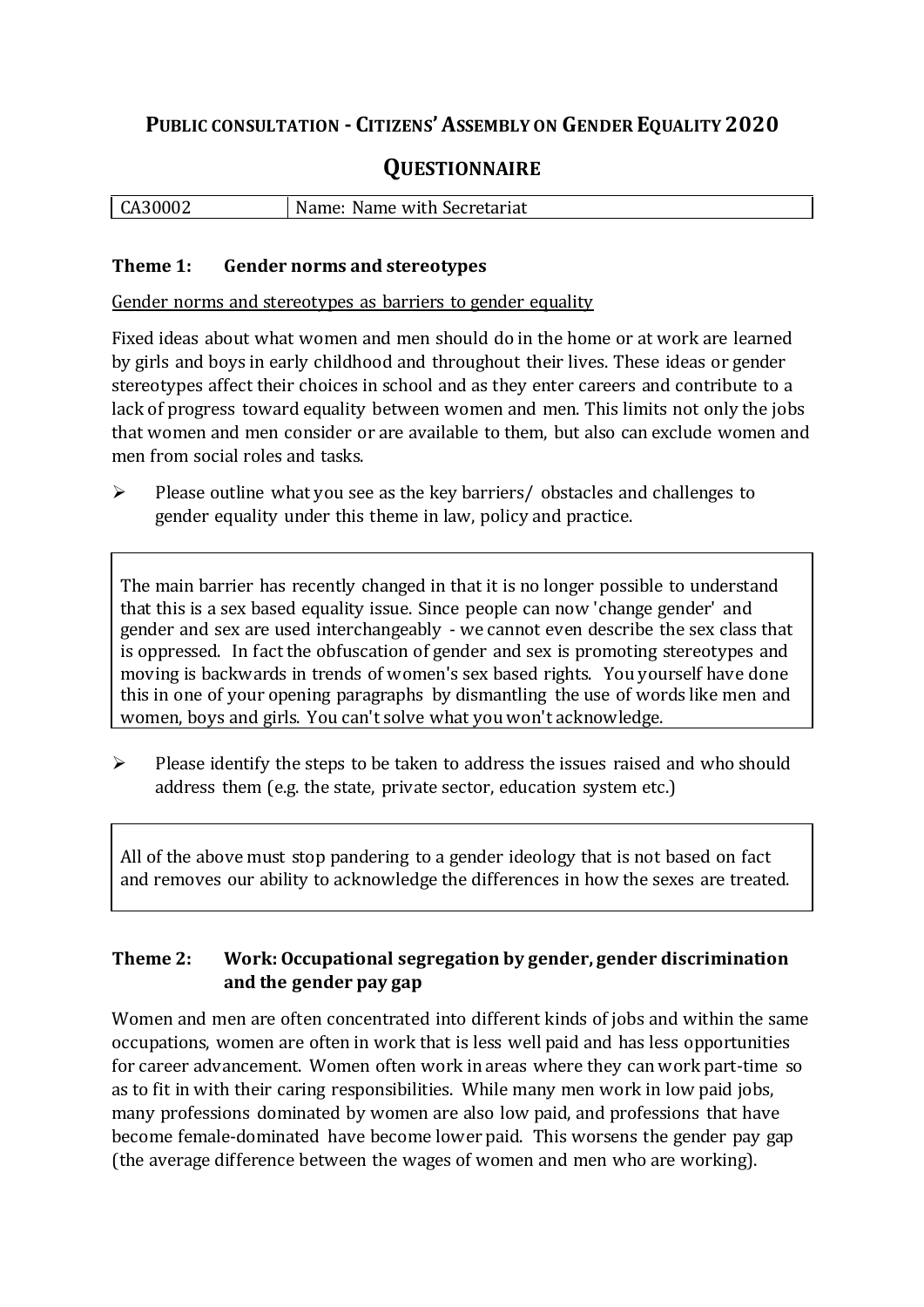$\triangleright$  Please outline what you see as the key barriers/ obstacles and challenges to gender equality under this theme in law, policy and practice.

Separate by sex - not gender as it's now used. Get back to that starting point and then using that as the basis - educate on ability with equal opportunities for both sex classes

 $\triangleright$  Please identify the steps to be taken to address the issues raised and who should address them (e.g. the state, private sector, education system etc.)

All. Define correctly how the discrimination is based on sex as a first step.

#### **Theme 3. Care, paid and unpaid, as a social and family responsibility**

Care -- the social responsibility of care and women and men's co responsibility for care, especially within the family

Women remain disproportionately responsible for unpaid care and often work in poorly paid care work. For working parents or [lone parents,](https://aran.library.nuigalway.ie/bitstream/handle/10379/6044/Millar_and_Crosse_Activation_Report.pdf?sequence=1&isAllowed=y) balancing paid work with parenting and or caring for older and dependent adults presents significant challenges. Women are [most disadvantaged by these challenges,](https://eige.europa.eu/gender-equality-index/game/IE/W) yet men also suffer from lack of opportunities to share parenting and caring roles. Despite recent legislation and policy initiatives to support early years parental care, [inequalities in the distribution of unpaid](https://www.ihrec.ie/app/uploads/2019/07/Caring-and-Unpaid-Work-in-Ireland_Final.pdf)  [care](https://www.ihrec.ie/app/uploads/2019/07/Caring-and-Unpaid-Work-in-Ireland_Final.pdf) continue between women and men. The cost of childcare has been identified as a particular barrier to work for women alongside responsibilities of caring for older relatives and dependent adults.

 $\triangleright$  Please outline what you see as the key barriers/ obstacles and challenges to gender equality under this them in law, policy and practice.

Cost of childcare not subsidised correctly. Salary rates in disciplines predominantly occupied by females must be monitored to ensure they are not in decline.

 $\triangleright$  Please identify the steps to be taken to address the issues raised and who should address theme (e.g. the state, private sector, education system etc.)

| All |  |  |  |
|-----|--|--|--|
|     |  |  |  |

#### **Theme 4: Women's access to, and representation in, public life and decision making**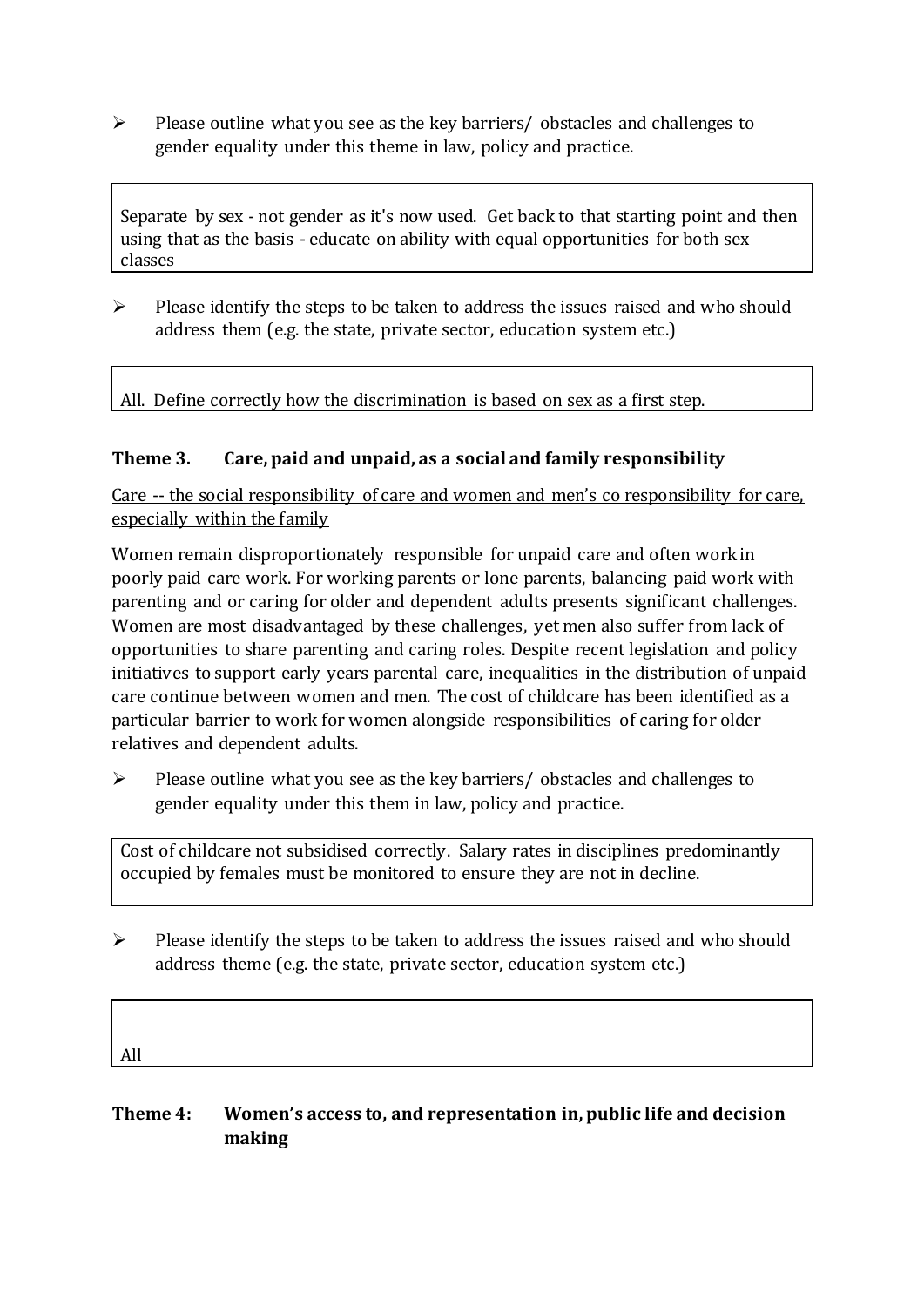Ensure women's participation and representation in decision-making and leadership in the workplace, political and public life

Women are systematically underrepresented in leadership in [economic](https://eige.europa.eu/gender-equality-index/2019/compare-countries/power/2/bar) and [political](https://eige.europa.eu/gender-equality-index/2019/compare-countries/power/1/bar)  [decision-](https://eige.europa.eu/gender-equality-index/2019/compare-countries/power/1/bar)making. Despite the introduction of a candidate gender quota (through the system of party funding) for national political office, and [initiatives](https://betterbalance.ie/) to support women's access to corporate decision-making roles, men continue to dominate leadership positions. There are also issues to be considered around how media represents women and men.

 $\triangleright$  Please outline what you see as the key barriers/ obstacles and challenges to gender equality under this theme in law, policy and practice.

Yeah.. Media now report crimes by males as woman crimes of that make 'identifies' as female. Representation of women will actually get worse is we are now to carry this burden too. The state need to step in and clarify - supporting the female sex - not eroding our limited protections.

 $\triangleright$  Please identify the steps to be taken to address the issues raised and who should address them (e.g. the state, private sector, education system etc.)

All

### **5. Where does gender inequality impact most?**

To conclude we would be interested in your response to the following question: In which area do you think gender inequality matters most?

Please rank the following in order of importance, 1 being the most important:

| Paid work                | 3 |
|--------------------------|---|
| Home & family life       | 4 |
| Education                | 5 |
| Politics and public life | 2 |
| Media                    | 1 |
| Caring for others        | 6 |
|                          |   |

Other – please elaborate 7